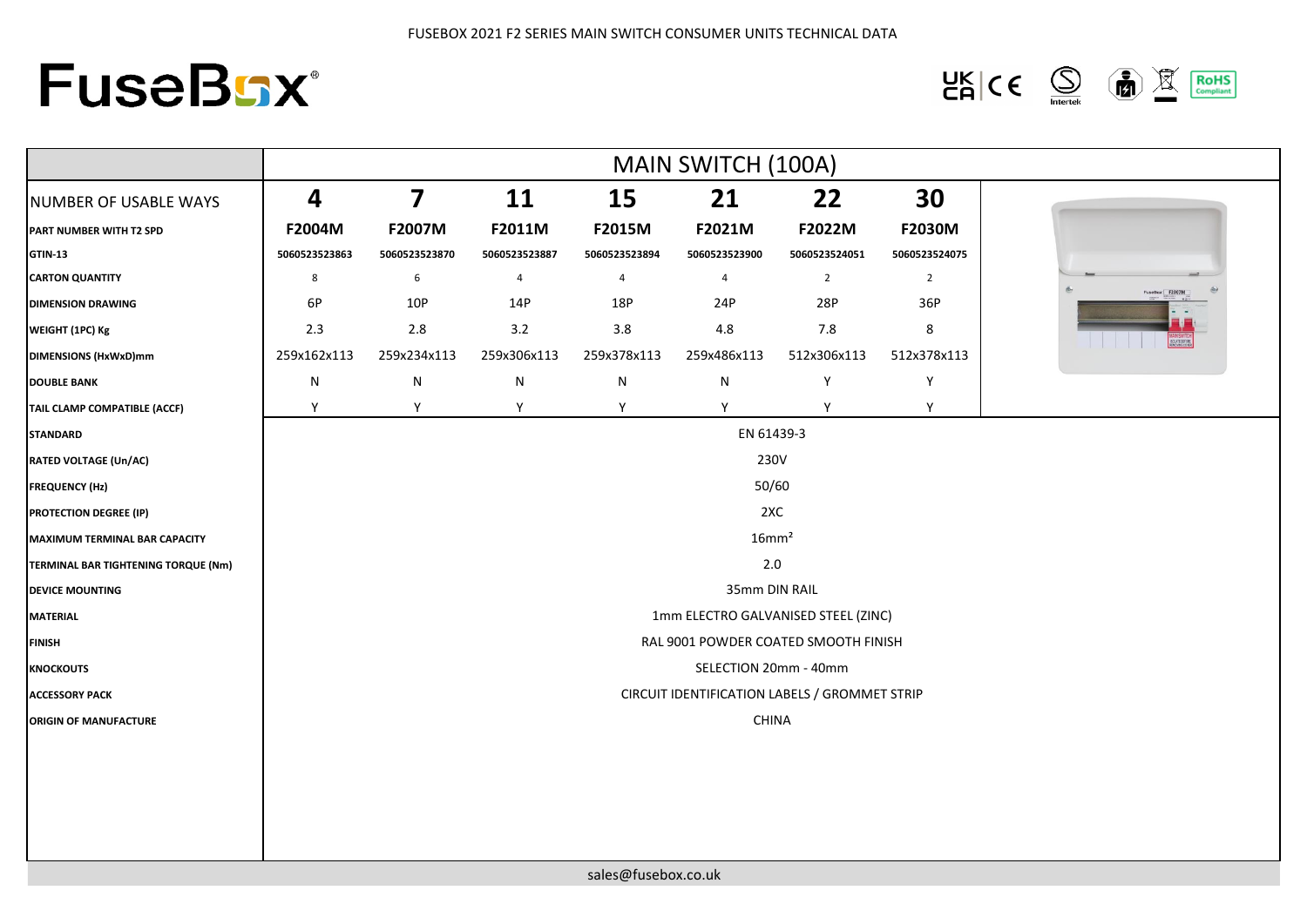## FUSEBOX 2021 F2 SERIES MAIN SWITCH CONSUMER UNITS TECHNICAL DATA

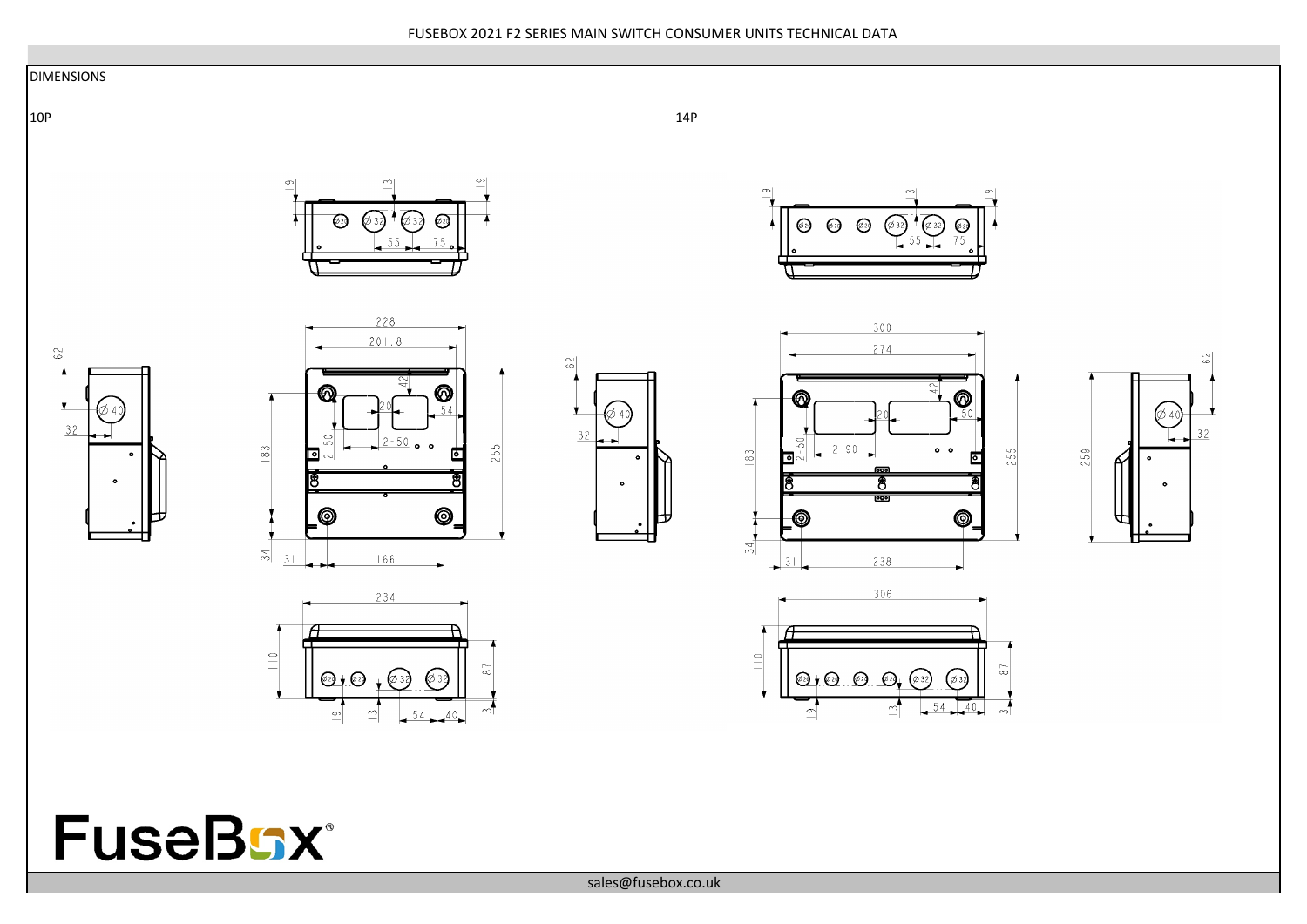

**FuseBGX®** 

sales@fusebox.co.uk